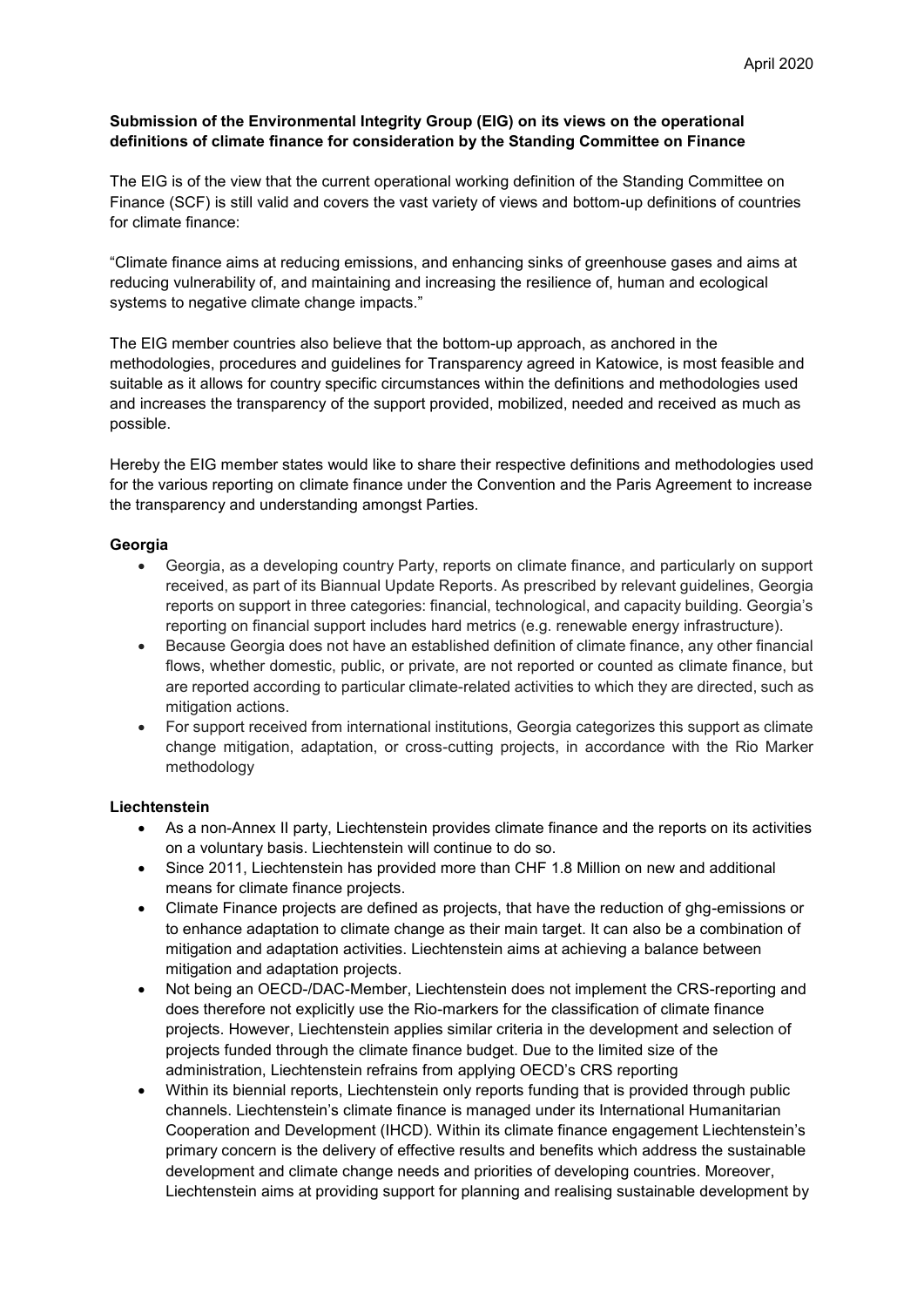defining a responsible development framework, evaluating capacities, and making efficient and effective use of natural resources. To this end, Liechtenstein's climate finance not only aims to enhance good governance and capacity-building, but also to foster effects like improving living conditions and safeguarding subsistence, which is respecting dignity and creating additional sources of income and constant progress in the field of education and jobs.

 The Liechtenstein Government is of the view that the involvement of the private sector in climate finance flows is crucial. Cooperation with the private sector has been intensified in recent years, and a number of public-private partnerships have emerged. It is worth to mention that private, non-profit foundations provide more than USD 200 Million for charitable projects annually. Part of these funds are also climate relevant. The Government is of the view, that through an enhanced and closer cooperation between the public and private sector, the mobilisation of climate finance can be further improved.

#### **Mexico**

- Mexico is a developing country that acknowledges the great value and role of international cooperation to catalize action in support of the achievement of national goals and international commitments under the UNFCCC. Recently, it has taken decisive steps towards the enhancement of methodologies to allocate resources in its Federal Budget for climate action. Subnational actors and local entities also own climate responsibilities, and apply different approaches to climate financing. The private sector – mainly through financial institutions - has been actively reviewing taxonomies seeking to more transparently characterize climate financing for mitigation and adaptation. A first attempt to disclose the amounts and mechanisms for climate financing is described in the 6th National Communication to the UNFCCC $^{\rm 1}$ .
- Although a consensus has not been established in the international arena around the concept of climate finance, Mexico, with the validation of various actors, has established a broad definition in its 6th National Communication to the UNFCCC: international financing for climate change is financing from external sources of public or private origin, or a combination of both, aimed at facilitating and implementing the accomplishment of the national climate change policy. Includes, as well as actions that contribute to reduce emissions of greenhouse gases and compounds, move towards a low-carbon development, conserve and increase carbon sinks, reduce vulnerability and maintain and increase the resilience of human and ecological systems to the impacts and negative externalities of climate change, through adaptation measures, as well as the development of policies, programs, and projects in this area.
- Climate financing comprises loans, non-refundable funds/donations, credit lines, or technical cooperation to strengthen capacities, research, and development of actions for adaptation and mitigation.
- Mexico still faces significant challenges to track activities and sectors benefited by climate finance flows and to quantify them accurately. However, efforts are being made to enhance accounting capacities.
- Since 2013, the annual Federal expenditure budget has included a cross-sectional annex to improve information on federal public spending on policies, programs, and projects for mitigation and adaptation to climate change. Since then, the annual budgets of the government agencies that carry out mitigation and adaptation actions must report in a specific annex the programmed actions and the financial resources for their implementation. Since 2015, information regarding adaptation to climate change has also been reported in this section.

## **Monaco**

1

- As a non-Annex II party, Monaco has been providing climate finance to developing countries on a voluntary basis for several years.
- In its UNFCCC reporting, Monaco only reports on the climate finance provided to developing countries by the Government (through its ODA). Monaco does not yet have the capacity to

<sup>1</sup> Executive Summary can be consulted here https://unfccc.int/sites/default/files/resource/Mexico-NC6- BUR2-1-Mexico%20Sixth%20National%20Communication%20%20BUR2.pdf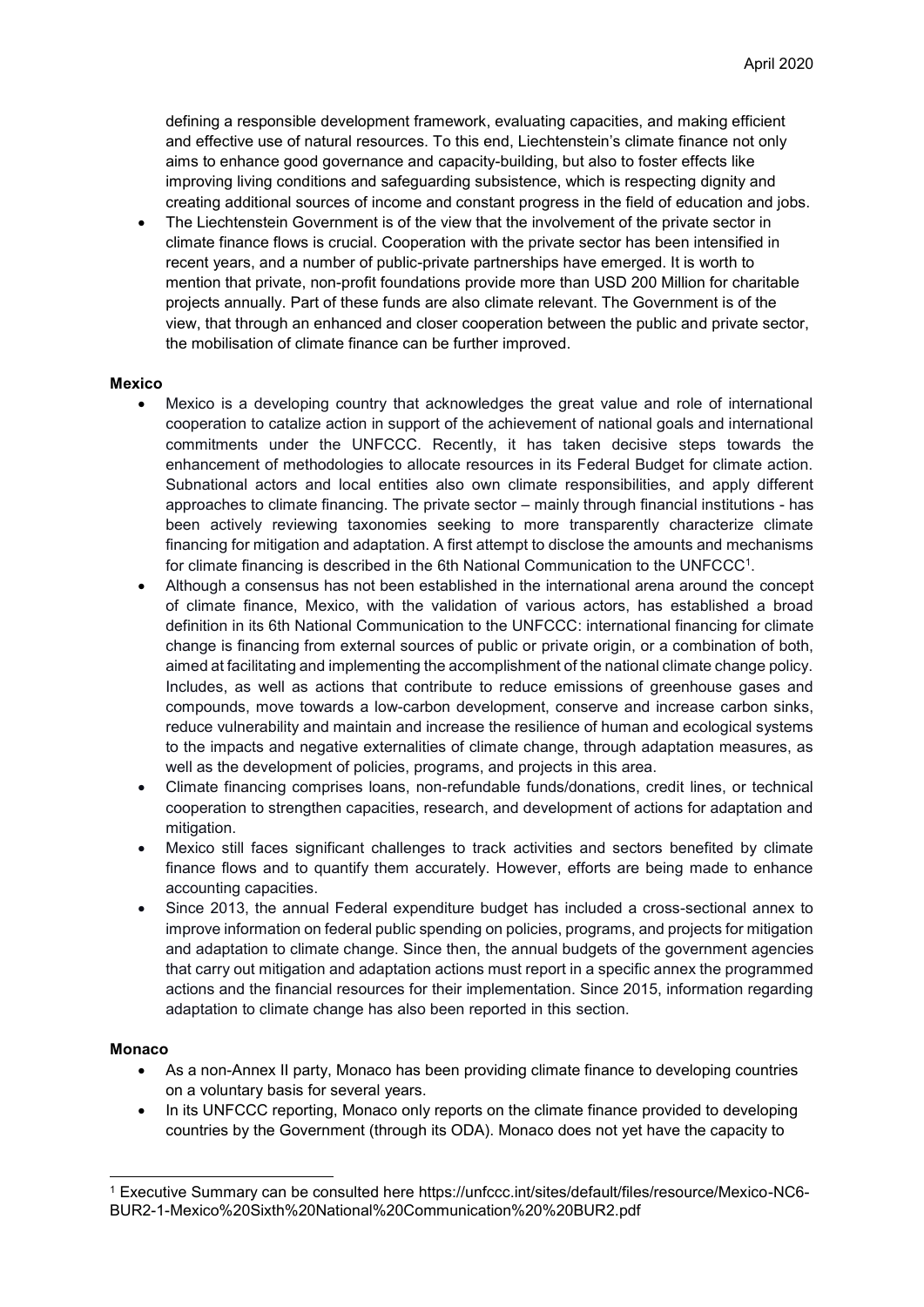assess the private climate finance mobilized through public interventions in developing countries.

- A vast majority (over 90%) of Monaco's ODA exclusively defined as "climate finance" in the national budget (funding purely targeting climate impact) is channeled through international/multilateral organizations dedicated to fighting climate change (such as the GCF). As such, those organizations are the ones applying the Rio markers to their outflow and reporting on the actual allocation of their funds as per OECD DAC rules.
- Regarding the rest of its ODA, mobilized on projects, through bilateral, multilateral or multibilateral cooperation, Monaco, although not being an OECD DAC member, uses the Rio marker methodology to assess climate shares / co-benefits. (https://www.oecd.org/dac/environmentdevelopment/Revised%20climate%20marker%20handbook\_FINAL.pdf).
- These projects, which represent a larger share of the Principality's ODA, only feature climate impacts (reducing emissions, enhancing sinks of greenhouse gases, reducing vulnerability of, and maintaining and increasing the resilience of, human and ecological systems to negative climate change impacts) as "significant" co-benefits. Although climate impact is not the "principal" target of these projects, they also fall under Monaco's definition of climate finance and are reported as projects with climate "co-benefits" in the various transparency reports.
- Monegasque ODA that can qualify as climate finance is then broken down into categories, based on the type of support it provides: a) Adaptation (by far the most common); b) Mitigation; and c) Cross-cutting (which, as a category of its own, prevents double counting).
- Monaco also considers some of its ODA providing "other" types of support as climate finance. Those include criteria not covered by the Rio methodology but which reflect Monaco's engagement in the fight against climate change. This mainly applies to "Capacity building" (for instance, the financial support Monaco grants SIDS to reinforce their capacities to take part in international climate summits and negotiations) and "Research" (such as Monaco's financial contributions to the MedECC).

## **Republic of Korea**

- In the Biennial Update Reports to the UNFCCC, the Republic of Korea, as a non-Annex I Party, voluntarily provides the information on the financial flow of climate finance(in the form of climate-ODA) provided by official agencies and their executive agencies to developing countries or multilateral organizations with an aim to mitigate and/or adapt to climate change.
- In order to identify and assess climate relevance of bilateral, regional and multi-bilateral cooperation, the Rio Marker methodology of OECD DAC has been utilized.
- In terms of climate finance in the form of multilateral contributions, if an organization clearly represents climate development as its core objective (e.g. the Green Climate Fund), the total amount of contributions (core and earmarked) to the organization is considered climate finance. Contributions to other multilateral organizations are evaluated on the individual project level, and only the earmarked contribution for individual projects with a clear climate mandate is counted.

## **Switzerland**

- In its transparency reports Switzerland only reports the climate finance it provided or mobilized through public interventions in developing countries (see definitions below), since this is what Parties, who provide or mobilize financial support, are requested to report. But Switzerland also considers any financial flow, public or private, domestic or international, which aims at reducing emission, and enhancing sinks of greenhouse gases and aims at reducing vulnerability of, and maintaining and increasing the resilience of, human and ecological systems to negative climate change impacts as climate finance.
- To assess the climate relevance of its bilateral, regional and multi-bilateral cooperation as well as its mobilized climate finance Switzerland uses the Rio marker methodology (see [http://www.oecd.org/dac/environment](http://www.oecd.org/dac/environment-development/Revised%20climate%20marker%20handbook_FINAL.pdf)[development/Revised%20climate%20marker%20handbook\\_FINAL.pdf\)](http://www.oecd.org/dac/environment-development/Revised%20climate%20marker%20handbook_FINAL.pdf).
- The Rio markers are policy markers: they indicate the policy objective of an activity without quantifying it; the same activity may target multiple objectives and can be marked against